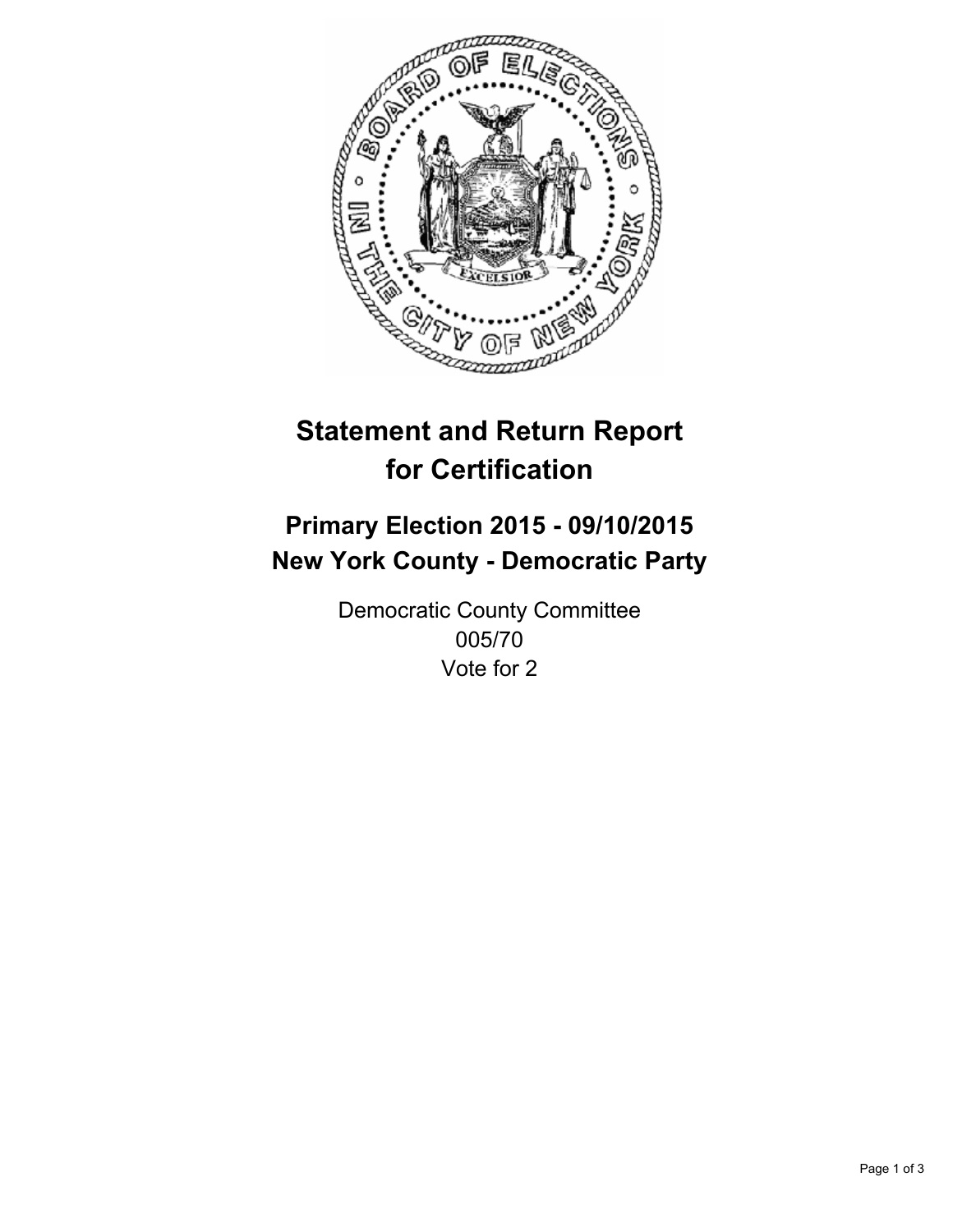

#### **Assembly District 70**

| <b>PUBLIC COUNTER</b>                                    | 96  |
|----------------------------------------------------------|-----|
| ABSENTEE/MILITARY                                        | 0   |
| <b>AFFIDAVIT</b>                                         | 0   |
| <b>Total Ballots</b>                                     | 96  |
| Less - Inapplicable Federal/Special Presidential Ballots | 0   |
| <b>Total Applicable Ballots</b>                          | 96  |
| YOLANDA PAYNE                                            | 63  |
| JACQUELINE COLLINS                                       | 52  |
| <b>KEVIN EDWARDS</b>                                     | 25  |
| <b>TAMMEQUA SAXTON</b>                                   | 15  |
| <b>Total Votes</b>                                       | 155 |
| Unrecorded                                               | 37  |